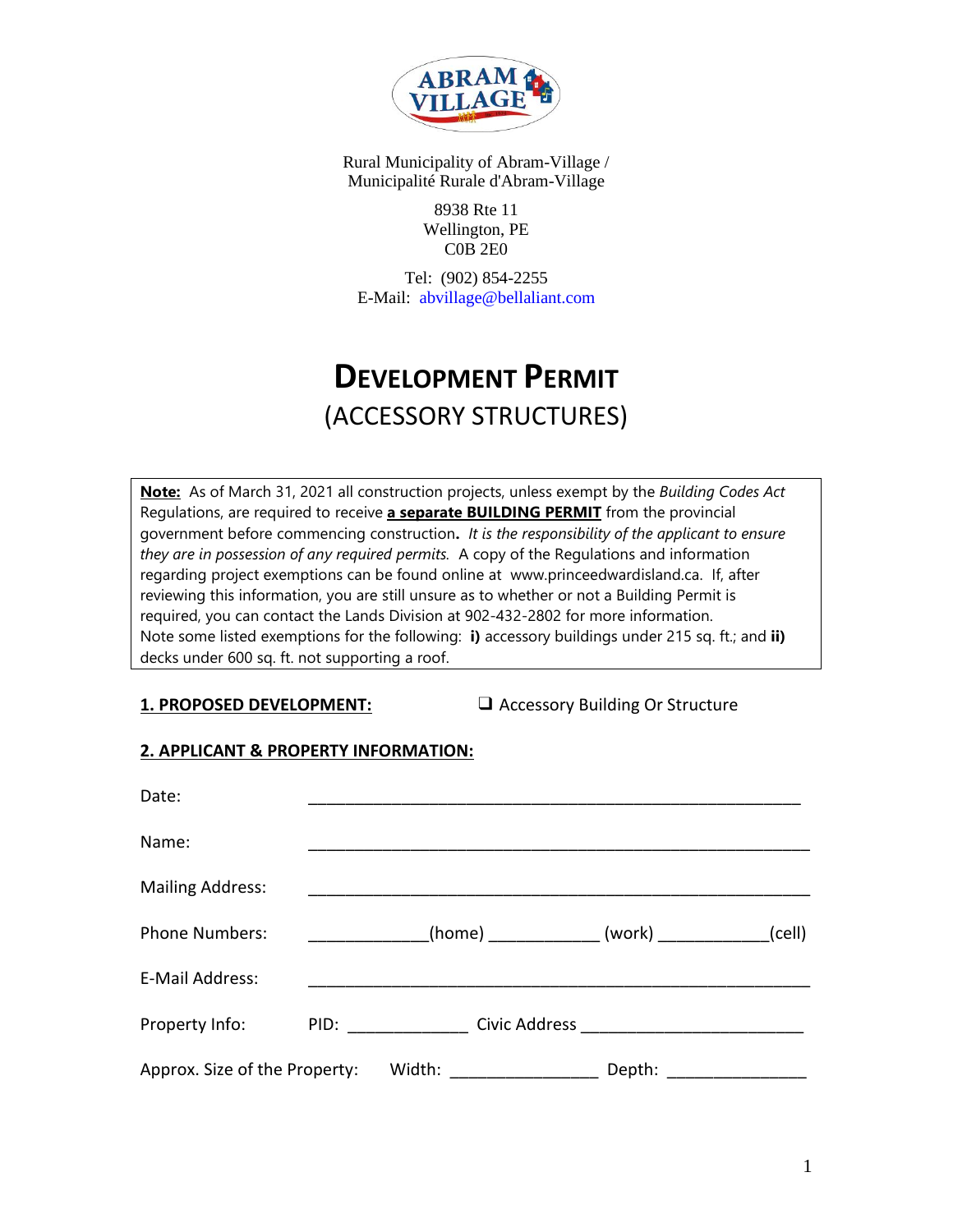

Rural Municipality of Abram-Village / Municipalité Rurale d'Abram-Village

#### 8938 Rte 11 Wellington, PE C0B 2E0

Tel: (902) 854-2255 E-Mail: abvillage@bellaliant.com

# **3. DEVELOPMENT PERMIT INFORMATION:**

| Present Use of Land:                                     |    | $\Box$ Residential $\Box$ Commercial |  |
|----------------------------------------------------------|----|--------------------------------------|--|
| The New Building or Structure's size will be as follows: |    |                                      |  |
|                                                          |    |                                      |  |
|                                                          |    |                                      |  |
| <b>Estimated Cost of the Project:</b>                    | £. |                                      |  |

# **4. BUILDING PERMIT APPLICATION SKETCH:**

Please draw or attach a sketch of the proposed location of the accessory structure in relation to the residence and please indicate approximate setback distances to each side and rear property boundaries.

#### **5. APPLICATION FEE: \$25.00**

Applicant Signature:

| For Office Use Only: | Date Application Received:     |
|----------------------|--------------------------------|
|                      | Date Application Approved:     |
|                      | <b>Approval Permit Number:</b> |
|                      | Authorized Signature:          |